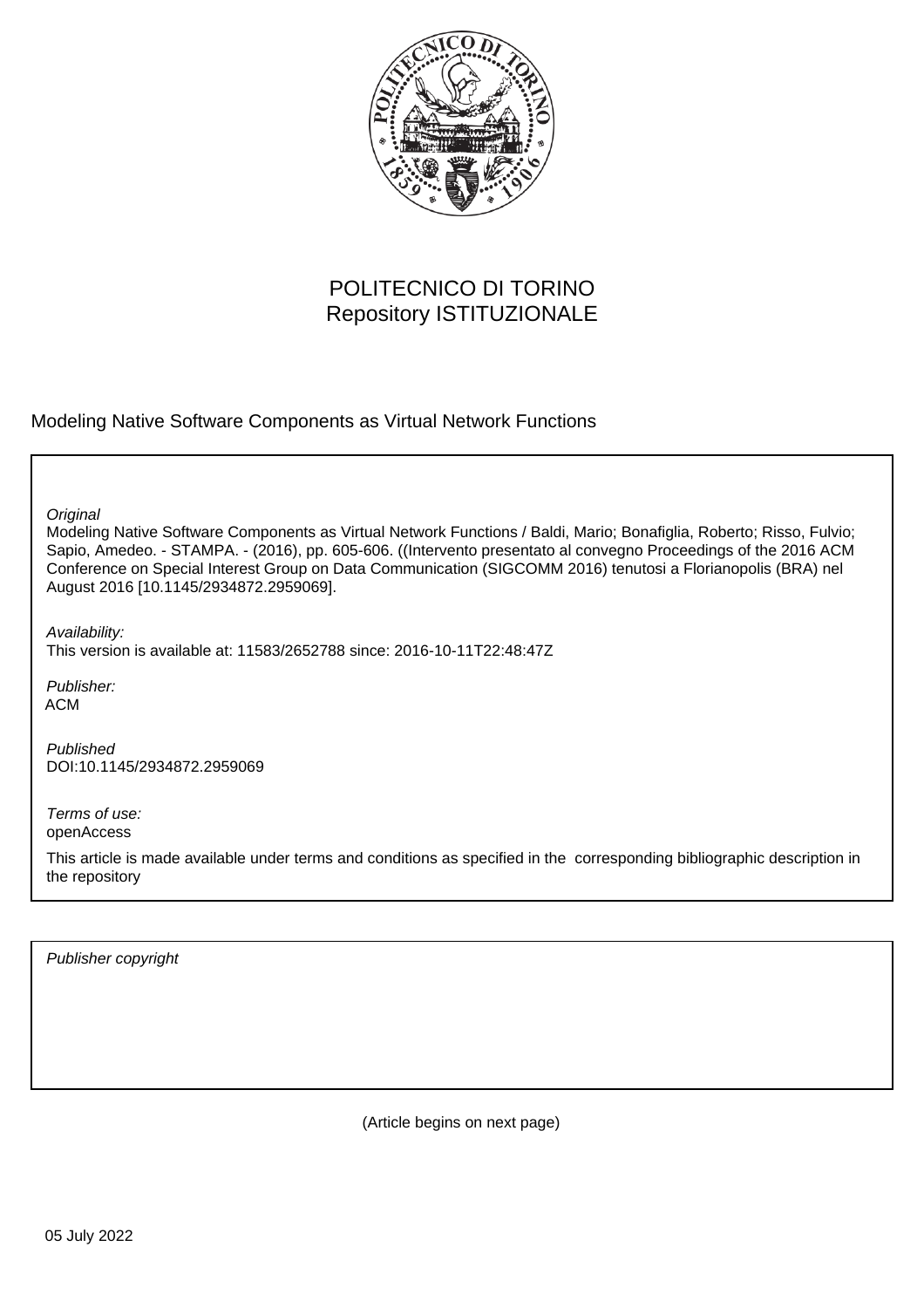# **Modeling Native Software Components as Virtual Network Functions**

Mario Baldi, Roberto Bonafiglia, Fulvio Risso, Amedeo Sapio Department of Control and Computer Engineering, Politecnico di Torino, Italy {mario.baldi, roberto.bonafiglia, fulvio.risso, amedeo.sapio}@polito.it

# ABSTRACT

Virtual Network Functions (VNFs) are often realized using virtual machines (VMs) because they provide an isolated environment compatible with classical cloud computing technologies. However, VMs are demanding in terms of required resources (CPU and memory) and therefore not suitable for low-cost devices like residential gateways. Such equipment often runs a Linux-based operating system that includes by default a (large) number of common network functions, which can provide some of the services otherwise offered by simple VNFs, but with reduced overhead. In this paper those native software components are made available through a Network Function Virtualization (NFV) platform, thus making their use transparent from the VNF developer point of view.

## CCS Concepts

•Networks  $\rightarrow$  Cloud computing; Middle boxes / network appliances;

# Keywords

Network Functions Virtualization; Virtual Network Functions; Service Orchestration

# 1. INTRODUCTION

While Network Service Providers (NSPs) could benefit from a flexible infrastructure that can rapidly and efficiently provide dedicated, on-demand network services, so far they have not been able to leverage it due to the complexity of deploying middleboxes in the network. Network Functions Virtualization (NFV) has the potential to overcome this by exploiting virtualization techniques, typical of cloud computing, to instantiate Virtualized Network Functions (VNFs) in compute nodes with unprecedented agility. However, current NFV implementations are designed for (centralized) data centers, while NSPs leverage a distributed infrastructure consisting of heterogeneous devices. More specifically, it would be particularly beneficial to offer NFV capability in Customer Premise Equipment (CPE), which is particularly challenging because it is usually based on low-cost hardware. On the other hand, CPE operating systems are often some Linux flavor, which embeds a large number of software-based "native" network functions, such as firewall and NAT (e.g., iptables), virtual switch (e.g., linuxbridge), and more.

This paper proposes a solution to integrate such functions in an existing NFV infrastructure so that while resource-hungry VNFs are run in the NSP data center, simpler ones are run in the CPE, possibly as Native Network Functions (NNFs). Our solution facilitates the provision of services that require Network Functions (NFs) close to the end user (e.g., IPsec terminator), enabling the possibility to execute both VNFs and NNFs, which combines the benefits of flexibility and low execution overhead. In order to support NNF integration, the compute controller in an NFV server is extended with an additional plugin that manages all the NNFs available on the node, along with standard VNFs.

## 2. ARCHITECTURE

Our proposal is based on the compute node presented in [1], which follows closely the NFV architecture. As shown in Figure 1, a local orchestrator receives a Network Functions Forwarding Graph (NF-FG) and instantiates the required VNFs. For each NF-FG a new software switch, called Logical Switch Instance (LSI), is created in order to steer traffic among the corresponding VNFs in the right order, while a base LSI is in charge of classifying the traffic received by the node and delivering it to the proper NF-FG-specific LSI. VNFs are instantiated and managed by a compute manager through ad-hoc drivers matching the specific VNF support technology (e.g., VM, Docker, DPDK process), while each LSI is managed by its own OpenFlow controller that dynamically inserts the proper rules in flow table(s). All